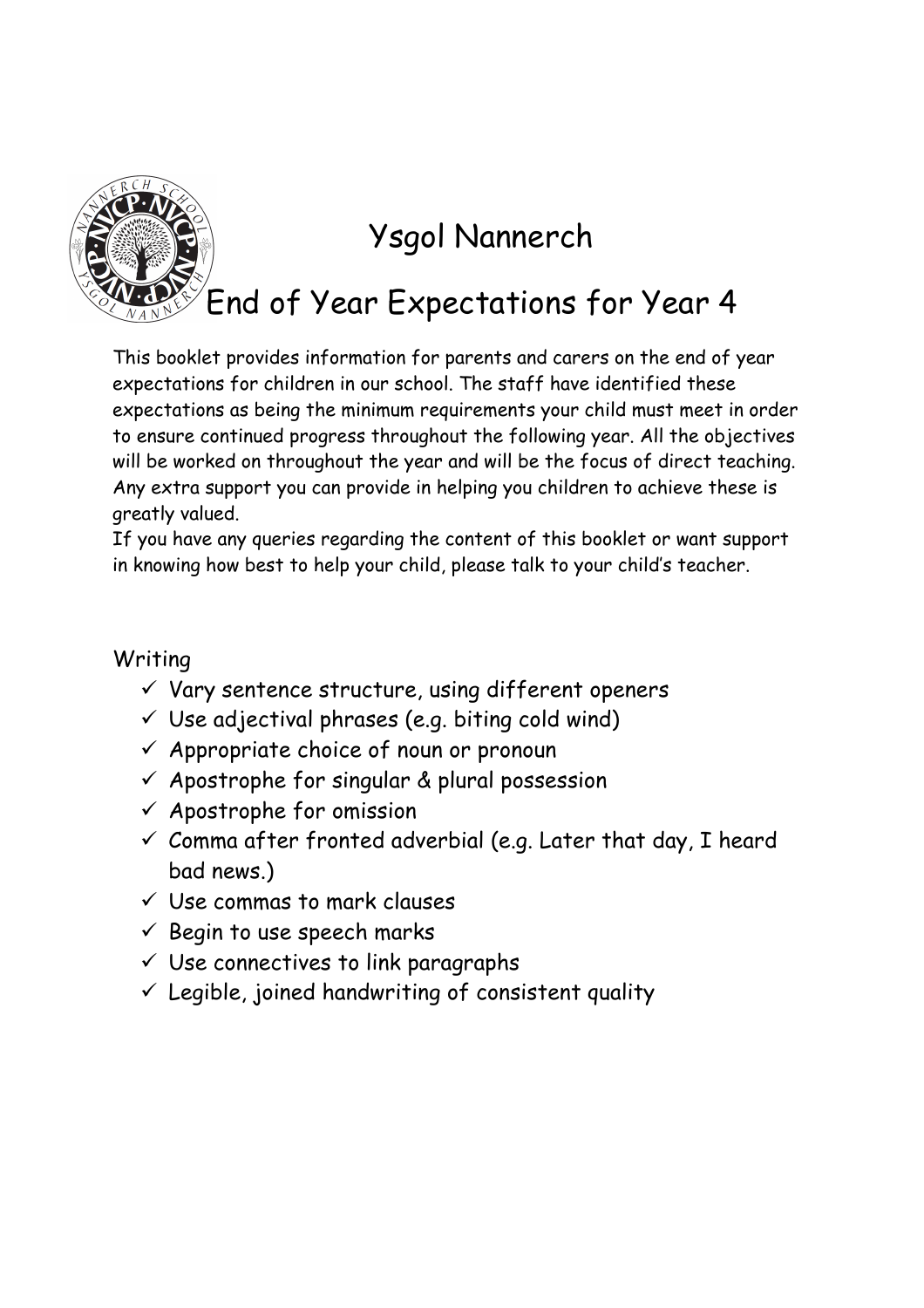Reading, Speaking and Listening

- $\checkmark$  Give a personal point of view
- $\checkmark$  Read texts with few visual cues independently with concentration
- $\checkmark$  Can re-explain a text with confidence
- $\checkmark$  Deduce connections between information, predicting what might happen from details stated or implied
- $\checkmark$  Use appropriate voices for characters within a story
- $\checkmark$  Identify how sentence type can be changed by altering word order, tenses, adding/deleting words or amending punctuation
- $\checkmark$  Skims & scans to locate information
- $\checkmark$  To know not to interrupt when someone else is saying something
- $\checkmark$  To give listeners/ partners clear reasons or evidence for their views
- $\checkmark$  To speak with clear diction so that audience can hear clearly what is said